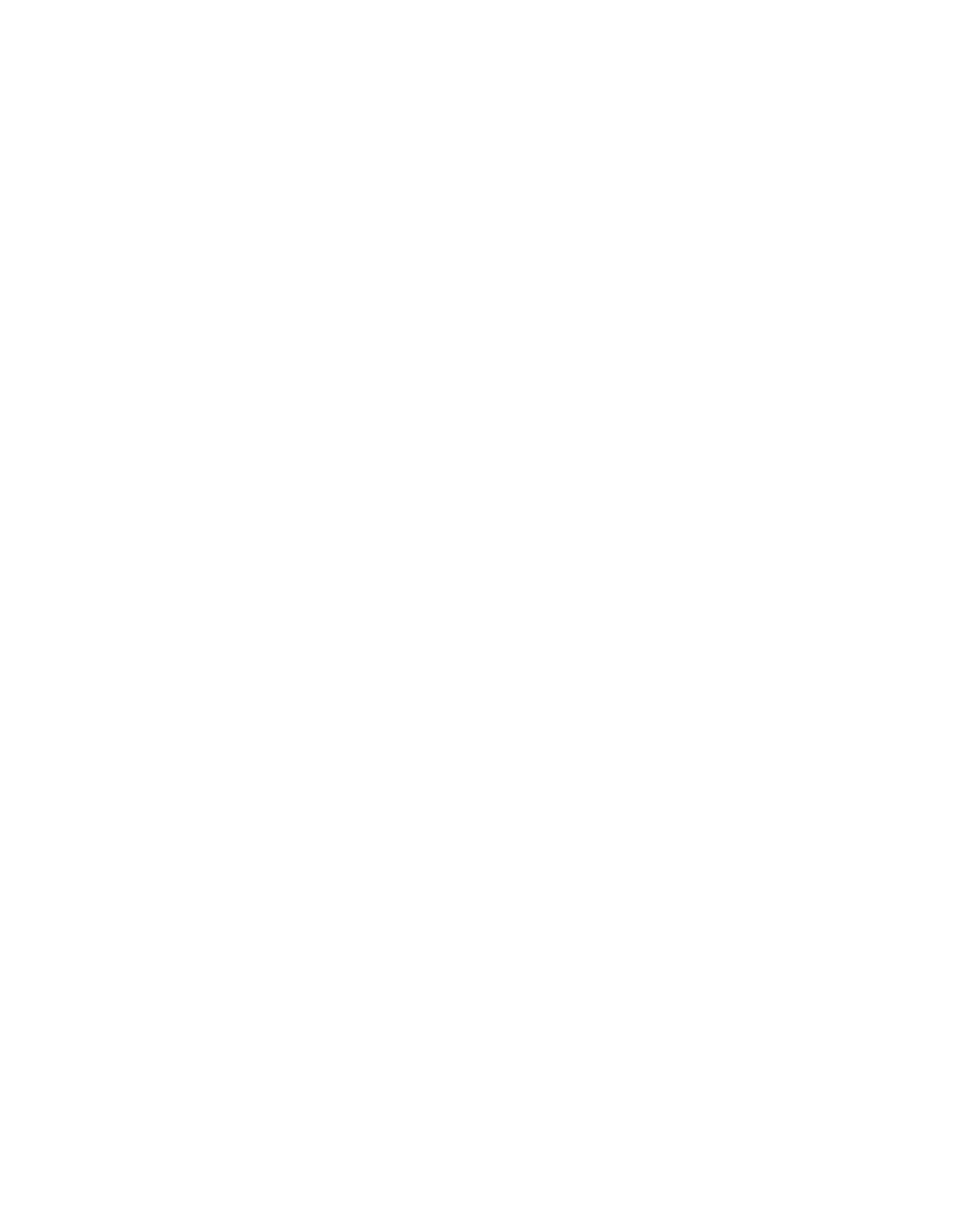## **Selected Bills of Interest to Pennsylvanians with Disabilities 2009-10 Legislative Session**

### **Senate Bills:**

**SB 33.** Introduced by Senator Pileggi (R-Chester). The bill amends state voting law on standards and changes in boundaries of election districts. Among the provisions is one which requires that only voting machines that comply with Section 301 of the Help America Vote Act be approved for use in elections in PA. Section 301 includes **accessibility requirements**. It passed both chambers and was signed into law on July 14, 2009 becoming **Act 20 of 2009**.

**SB 43.** Introduced by Senator Tartaglione (D-Philadelphia). This bill would create in law the Governor's **Office for People with Disabilities and Advisory Committee for People with Disabilities**. The office and committee currently exist through an Executive Order which will expire at the end of Governor Rendell's term. The bill was introduced and sent to the Senate State Government Committee on Jan. 20, 2009. See **HB 1594**  introduced by Representative Maher (R-Allegheny). The bill would create the **Office for People with Disabilities and Advisory Committee for People with Disabilities in the Governor's Office**. The bill passed the House on June 21, 2010 and was referred to the Senate State Government Committee.

**SB 74.** Introduced by Senator Greenleaf (R-Montgomery).This bill would establish the **Mental Health Reinvestment Program**.Its purpose is to provide funding to counties with which they can plan, implement or expand initiatives that improve the effectiveness of treatment services for people with mental illnesses and/or substance abuse disorders who are involved or at risk of involvement with the criminal justice system. It was introduced and sent to the Senate Judiciary Committee on Jan. 29, 2009.

**SB 251.** Introduced by Senator Greenleaf (R-Montgomery). The bill provides for court**ordered outpatient mental health and drug and alcohol treatment**. It was introduced and referred to the Senate Public Health and Welfare Committee on Feb.19, 2009.

**SB 393.** Introduced by Senator Ferlo (D-Allegheny). The bill would keep the proceeds from the sale of state **Mental Health or Mental Retardation Facilities** in the MH/MR system. The bill was referred to the Senate Public Health and Welfare Committee on Feb. 20, 2009. See also **HB 1190** introduced by Representative Frankel (D-Allegheny) and referred to the House Health and Human Services Committee on April 3, 2009.

**SB 404.** Introduced by Senator Leach (D-Montgomery). The bill provides for **assisted suicide**. It was introduced and referred to the Senate Judiciary Committee on March 5, 2009.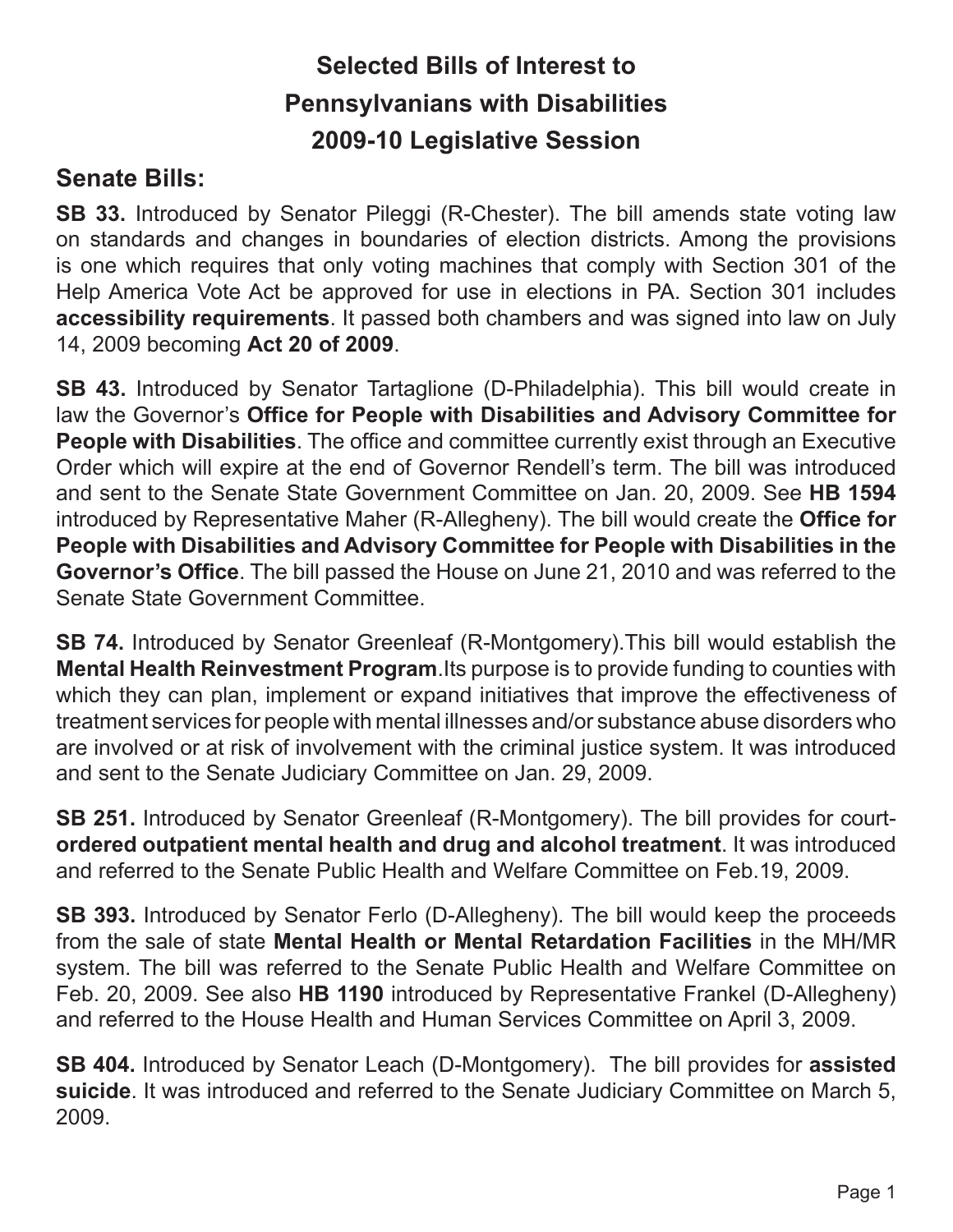**SB 486.** Introduced by Senator Vance (R-Cumberland). It would amend the state Constitution to provide for **absentee voting** for anyone who wants it. It was voted out of the Senate State Government Committee, given first consideration by the full Senate and was referred to the Senate Appropriations Committee, March 30, 2009. See also HB 333 introduced by Representative Josephs (D-Philadelphia) Both bills, because they amend the state constitution, would need to pass both chambers of the General Assembly in consecutive sessions and then be passed by Pennsylvania voters.

**SB 599.** Introduced by Senator Yaw (R-Bradford). The bill would create a **Housing Fund**  to, among other things, fund "projects to increase the availability or quality of accessible housing for persons with disabilities." The bill was voted out of the Senate Urban Affairs and Housing Committee, given first consideration by the full Senate and was referred to the Senate Appropriations Committee, March 30, 2009. Also see HB 60 by Representative Daley (D-Fayette).

**SB 628.** Introduced by Senator M. White (R-Butler). This is the 2009-10 session's version of legislation supported by the advocacy community which would **prohibit the imposition of the death sentence in cases of mental retardation**. It was voted out of the full Senate on July 8, 2010 and the House Judiciary Committee, and referred to the House Appropriations Committee. Advocates support the bill in its current form.

**SB 642.** Introduced by Senator Tomlinson (R-Bucks). The bill amends the **Sign Language Interpreter and Transliterator State Registration Act** to provide for provisional registration and for exemptions from registration. The bill passed both chambers and was signed by the Governor becoming **Act 124 of 2010**. See also **HB 916** introduced by Representative Bradford (D-Montgomery).

**SB 699.** Introduced by Senator Vance (R-Cumberland). This is the bill, supported by a coalition of advocates, which creates an **Adult Protective Services System** for adults between the ages of 18 and 59. The bill passed both chambers and was signed into law by the Governor on Oct. 7, 2010 as **Act 70 of 2010**. It's effective on April 7. See also **HB 1319** introduced by Representative Baker (R-Bradford) and **HB 1185** introduced by Representative Josephs (D-Philadelphia).

**SB 940.** Introduced by Senator Dinniman (D-Chester). Referred to Senate Education Committee June 5, 2009. The bill would establish a **special education funding formula**  based on the results of costing out studies conducted in 2007 and 2009. As a result of the 2007 study, the Pennsylvania General Assembly passed legislation in 2007 that increased state funding for general education. However, special education was left out of that legislation. The bill would close the \$380 million funding gap over a period of six years by mirroring the approach of the basic education funding formula. It also includes new accountability requirements. It is supported by advocates. See also **HB 704** introduced by Representative Sturla (D-Lancaster).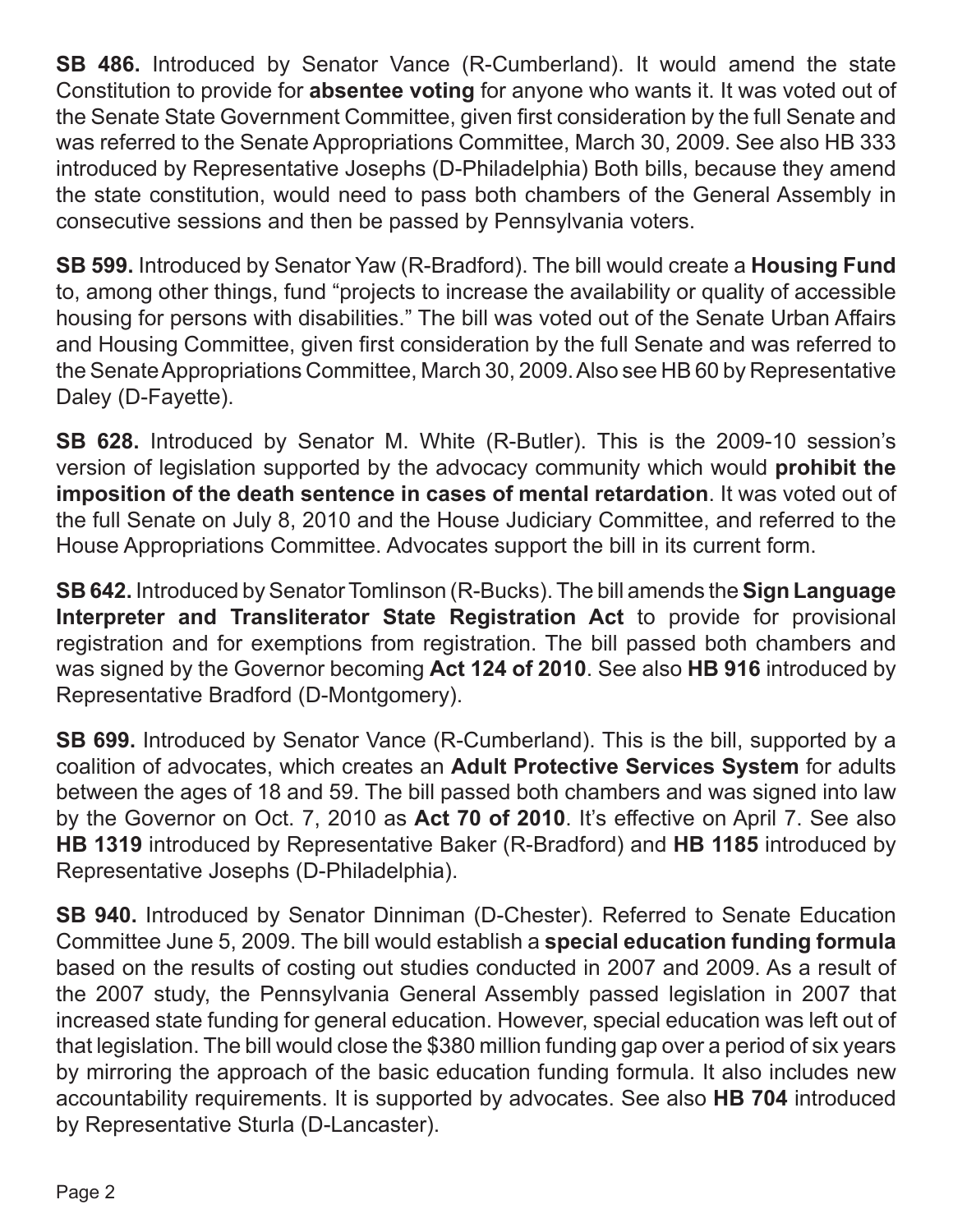**SB 954.** Introduced by Senator Piccola (R-Dauphin). The bill allows approved private schools and chartered **schools for students who are deaf and blind** to request from the PA Department of Education an emergency, long-term or day-to-day substitute teaching permit when a fully qualified and properly certificated applicant is not available. Senate Bill 954 passed the Senate on June 14, 2010 and was referred to the House Education Committee June 15, 2010.

**SB 976.** Introduced by Senator O'Pake (D-Berks). The bill adds new provisions to the Pennsylvania Amber Alert System for children, requiring the State Police to create a **Missing Endangered Person Advisory System**. That system is to help in the recovery of missing people who "are at special risk of harm or injury." The bill passed both chambers and was signed by the Governor, Nov. 23, 2010 becoming **Act 126 of 2010**. See also **HB 726** introduced by Representative Youngblood (D-Philadelphia).

**SB 1112.** Introduced by Senator D. White (R-Armstrong). This bill would provide for Pennsylvania implementation of federal legislation on **parity and non-discrimination in insurance**. It relates to the Wellstone and Domenici Mental Health Parity and Addiction Equity Act, the Genetic Information Nondiscrimination Act and Michelle's Law. It was introduced and referred to the Senate Banking and Insurance Committee on Oct. 6, 2009. See also **HB 1593** introduced by Representative Matzie (D-Allegheny).

**SB 1204.** Introduced by Senator Browne (R-Lehigh). This bill would amend **special education law** relating to burden of proof and timeframe for evaluations. The bill was introduced and referred to the Senate Education Committee on Jan. 26, 2010.

**SB 1241.** Introduced by Senator Browne (R-Lehigh). The bill would educate student athletes, their parents and coaches about the nature and risk of **concussion and head injuries**. It was voted out of the Senate Education Committee, given first consideration by the full Senate and referred to the Senate Appropriations Committee Sept. 28, 2010. See also **HB 2728** introduced by Representative Briggs (D-Montgomery). The bill would educate student athletes, their parents and coaches about the nature and risk of concussion and head injuries, require coaches to complete a **concussion management certification training course** and require that a student who shows signs of a concussion or head injury be removed from play. It was voted out of the full House on Sept. 28, 2010 and sent to the Senate Public Health and Welfare Committee. The bill is an update of **HB 2060**, also introduced by Representative Briggs.

**SB 1339.** Introduced by Senator Pippy (R-Allegheny). The bill amends the **Mental Health or Mental Retardation Facility Closure Act** to keep the proceeds from the sale of state Mental Health or Mental Retardation Facilities in Allegheny County in the MH/MR system. The bill was introduced and referred to the Senate Public Health and Welfare Committee on May 5, 2010. See also **HB 2463** introduced by Representative Kotik (D-Allegheny) which also deals with the sale of facilities in Allegheny County. And see two bills introduced earlier which apply to sales of institutions statewide, **SB 393**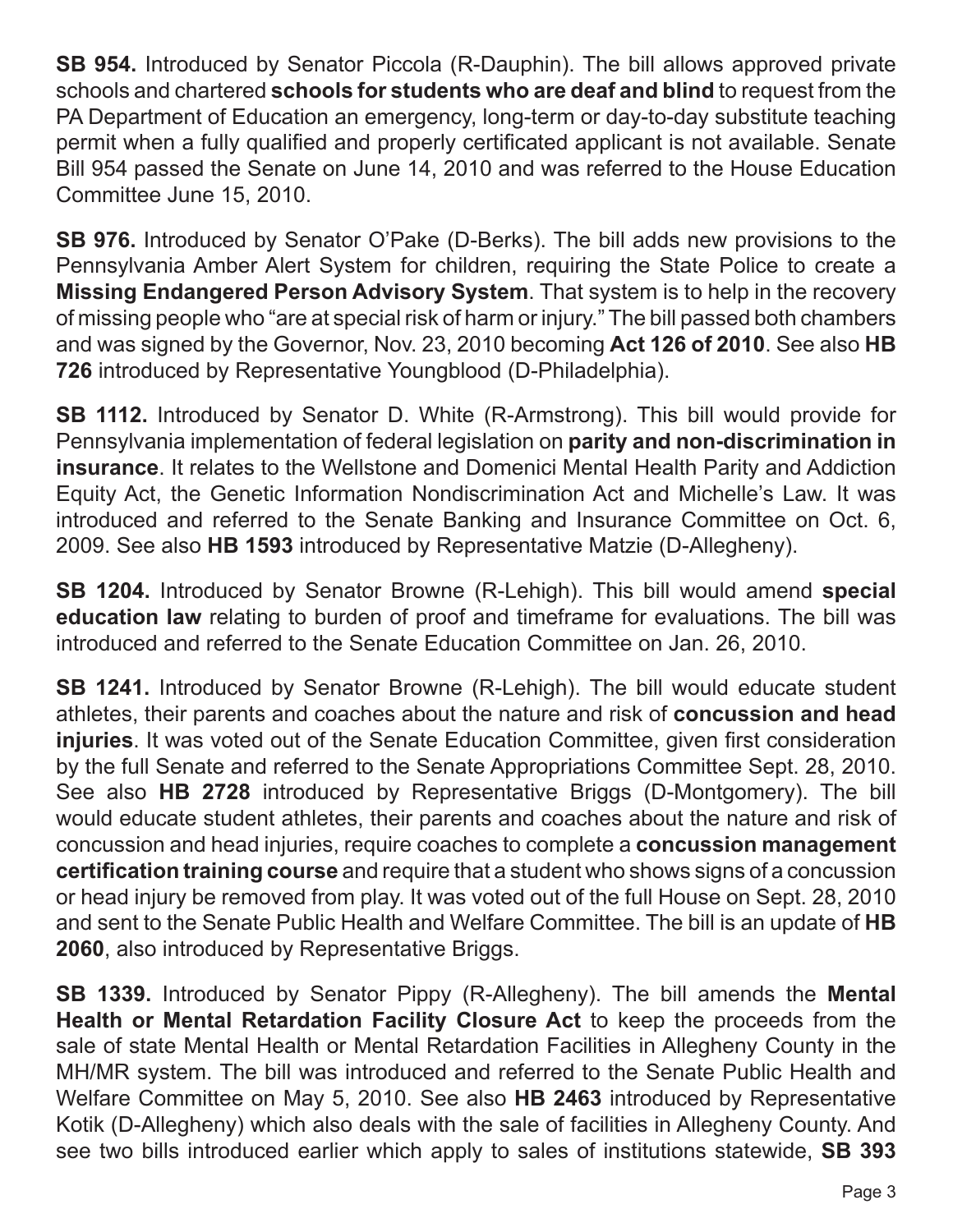introduced by Senator Ferlo (D-Allegheny) and **HB 1190** introduced by Representative Frankel (D-Allegheny).

**SB 1443.** Introduced by Senator Dinniman (D-Chester). The bill would amend the **Mental Health and Mental Retardation Act of 1966**, replacing the term "mental retardation" with "intellectual disability." It was introduced and referred to the Senate Public Health and Welfare Committee on July 22, 2010.

#### **House Bills:**

**HB 1.** Introduced by Representative Eachus (D-Luzerne). The bill would expand adultBasic, Pennsylvania's subsidized health insurance plan, to 130,000 working-age adults from the current 44,000 people insured by **adultBasic**. Approximately 272,000 people are on the waiting list. The bill would also add prescription drug coverage, chronic disease management, behavioral health coverage, and prevention and wellness care to the coverage. It would also qualify adultBasic for federal matching dollars; currently the program is entirely state-funded. Funding for HB 1 would come from three sources: the Tobacco Settlement Fund, the Health Care Provider Retention Account, and the Community Health Reinvestment Fund (contributions from Blue Cross/Blue Shield). AdultBasic does not receive General Fund dollars. The bill passed the House June 29 and was referred to the Senate Banking and Insurance Committee July 1, 2009.

**HB 46.** Introduced by Representative Conklin (D- Centre). It provides for **early voting**. It would allow people to vote at certain designated polling places starting ten days before an election. The bill was introduced and sent to the House State Government Committee on Jan. 28, 2009. See also **HB 238** introduced by Representative DePasquale (D-York) which provides for early voting starting 15 days before elections. It was introduced and sent to the House State Government Committee on Feb. 4, 2009.

**HB 56.** Introduced by Representative K. Smith (D-Lackawanna). This is one of a number of bills amending the **Older Adults Protective Services Act**. HB 56 would add assisted living facilities to those covered by the act and require reporting of neglect. Referred to Senate Aging and Youth, April 2, 2009. **HB 288** introduced by Representative Murphy (D-Lackawanna) would add "person acting under a power of attorney" to the definition of exploitation. **HB 309** introduced by Representative Johnson (D-Philadelphia) adds assisted living facilities to those covered by the act, adds definitions of "chronic dementia" and "cognitive impairment" and requires physicians to disclose ownership and financial interests. All three bills passed the House and were sent to the Senate Aging and Youth Committee.

**HB 60.** Introduced by Representative Daley (D-Washington). This bill **creates a Housing Trust Fund** providing funding for, among other things, increasing the "availability or quality of accessible housing for persons with disabilities." The bill passed both chambers and was signed by the Governor on Nov. 23 becoming **Act 105 of 2010**. See also **SB 599** introduced by Senator Yaw (R-Bradford).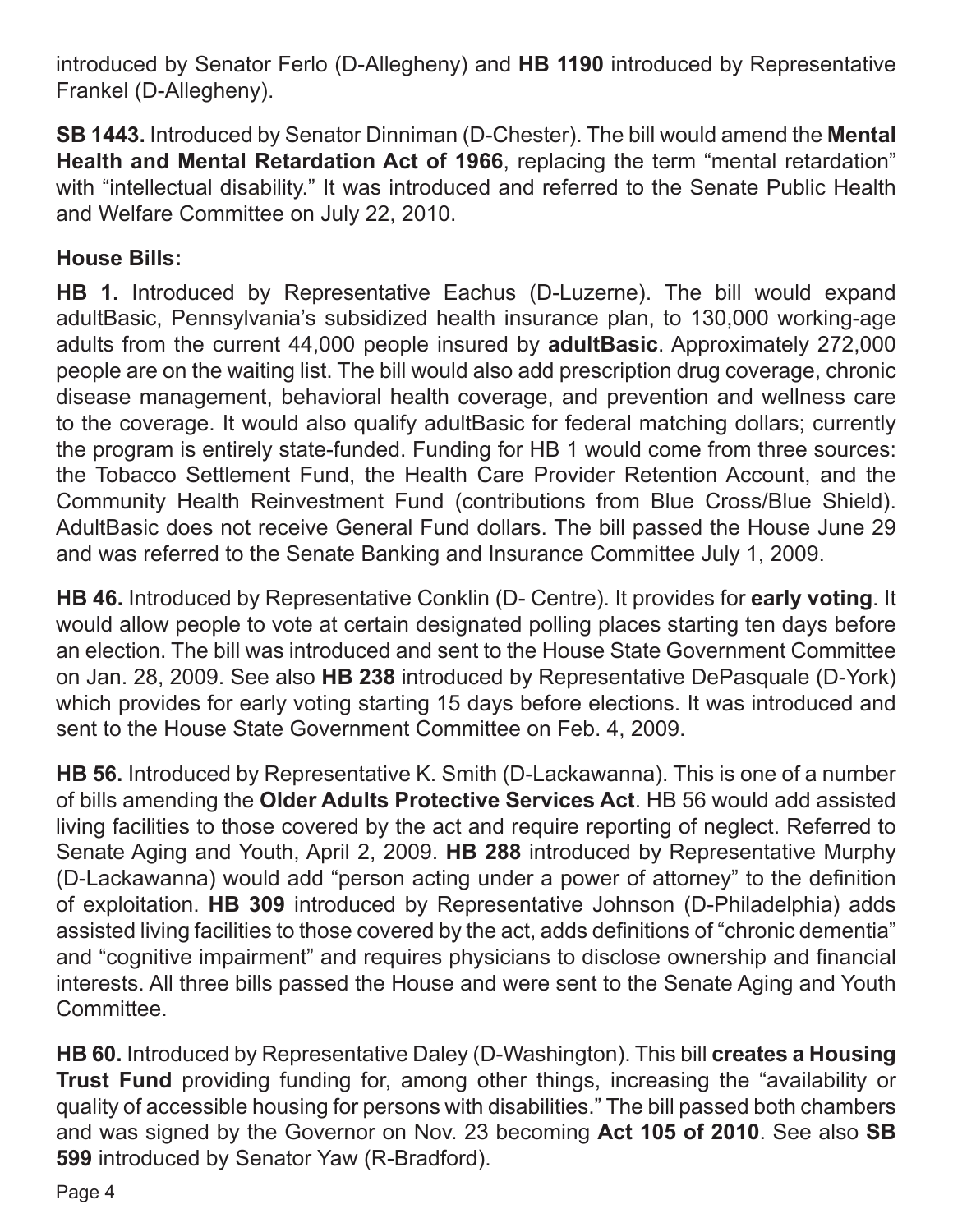**HB 226.** Introduced by Representative D. O'Brien (R-Philadelphia). The bill relates to the burden of proof in **special education** hearings and the time frame for completion of evaluations. Referred to House Education Committee, Feb. 3, 2009.

**HB 227.** Introduced by Representative D. O'Brien (R-Philadelphia). The bill creates a dispute resolution process for **special education**. It was introduced and sent to the House Education Committee, Feb. 3, 2009.

**HB 238.** Introduced by Representative DePasquale (D-York). This bill provides for **early voting** starting 15 days before elections. It was introduced and sent to the House State Government Committee on Feb. 4, 2009. See also **HB 46** introduced by Representative Conklin (D-Centre), which would allow people to vote at certain designated polling places starting ten days before an election.

**HB 245.** Introduced by Representative Mundy (D-Luzerne). This bill amends the **Family Caregiver Support Act**. Among other changes, the bill would: remove the requirement that the caregiver be a family member; establish priority for services to "functionally dependent older" adults and adults "60 years of age or older with chronic dementia"; raise the maximum amounts payable under the act; and make clear that funding is limited to the appropriation of the General Assembly (no entitlement). It was voted out of the House on March 30, 2009 and sent to the Senate Aging and Youth Committee April 2, 2009. See also **HB 826** introduced by Representative Baker (R-Bradford).

**HB 254.** Introduced by Representative Fairchild (R-Snyder). The original bill amends the Public Welfare Code to **provide for benefit determinations for veterans**. It was amended to include sections on hospital payment rates and a hospital assessment. The bill as amended passed both chambers and was signed into law by the Governor on July 9 becoming **Act 49 of 2010**.

**HB 282.** Introduced by Representative Walko (D-Allegheny). This bill amends the crime code sections on **neglect of care-dependent persons**. The bill passed the House on March 16, 2009 and was sent to the Senate Judiciary Committee March 19, 2009. See also **HB 373** introduced by Representative Wansacz (D-Lackawanna). This bill would require the Pennsylvania Sentencing Commission to provide for a sentencing enhancement for when **neglect of a care-dependent person** results in death.

**HB 288.** Introduced by Representative Murphy (D-Lackawanna). This is one of a number of bills amending the **Older Adults Protective Services Act**. It would add person acting under a power of attorney to the definition of exploitation. See also **HB 309** introduced by Representative Johnson (D-Philadelphia) and **HB 56** introduced by Representative K. Smith (D-Lackawanna). All three bills have passed the House and were sent to the Senate Aging and Youth Committee.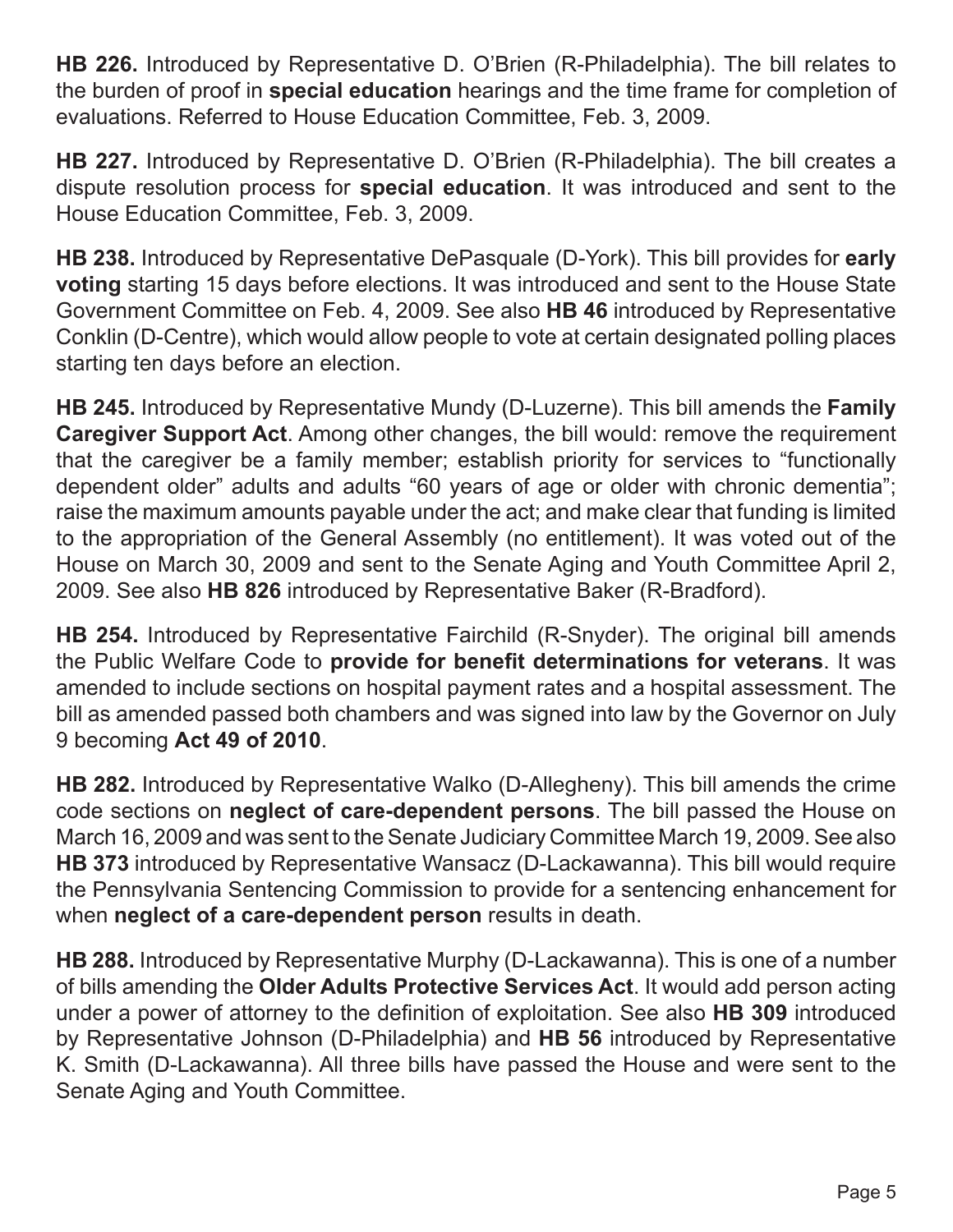**HB 309.** Introduced by Representative Johnson (D-Philadelphia). This is one of a number of bills amending the **Older Adults Protective Services Act**. It adds assisted living facilities to those covered by the act, adds definitions of "chronic dementia" and "cognitive impairment" and requires physicians to disclose ownership and financial interests. See also **HB 56** introduced by Representative K. Smith (D-Lackawanna) and **HB 288**  introduced by Representative Murphy (D-Lackawanna). All three bills have passed the House and were sent to the Senate Aging and Youth Committee April 2, 2009.

**HB 312.** Introduced by Representative Gingrich (R-Lebanon). The bill provides for **public notice relating to long-term care providers** and for information provision. The bill passed the House on March 30, 2009 and was sent to the Senate Aging and Youth Committee April 2, 2009.

**HB 333.** Introduced by Representative Josephs (D-Philadelphia). A Joint Resolution proposing an amendment to the Constitution of the Commonwealth of Pennsylvania, further **providing for absentee voting**, which was voted out of the House State Government Committee, given first consideration by the full House and sent to the House Appropriations Committee, March 31, 2009. See also **SB 486** introduced by Senator Vance (R-Cumberland). It would amend the state Constitution to provide for **absentee voting** for anyone who wants it. Both bills, because they amend the state constitution, would need to pass both chambers of the General Assembly in consecutive sessions and then be passed by Pennsylvania voters.

**HB 371.** Introduced by Representative Staback (D-Lackawanna). This bill outlines standards for **complaint investigations of personal care homes and assisted living facilities**. It was voted out of the House Aging and Older Adult Services Committee in March, given two considerations by the full House and voted, for the second time, out of the House Appropriations Committee on Oct. 1, 2009. The bill was amended in Committee to add a number of provisions, including those related to public **benefits for veterans** and changing the rules on allowable **deductions for medical expenses** when determining payment toward the cost of long term care services.

**HB 372.** Introduced by Representative Staback (D-Lackawanna) which provides for **complaint investigations** in nursing homes. This bill passed the House on March 30, 2009 and was given one consideration by the full Senate.

**HB 373.** Introduced by Representative Wansacz (D-Lackawanna). This bill would require the Pennsylvania Sentencing Commission to provide for a sentencing enhancement for when **neglect of a care-dependent person** results in death. It passed the House and was referred to the Senate Judiciary Committee, June 4, 2009. See also **HB 282**  introduced by Representative Walko (D-Allegheny). This bill amends the crime code sections on **neglect of care-dependent persons**.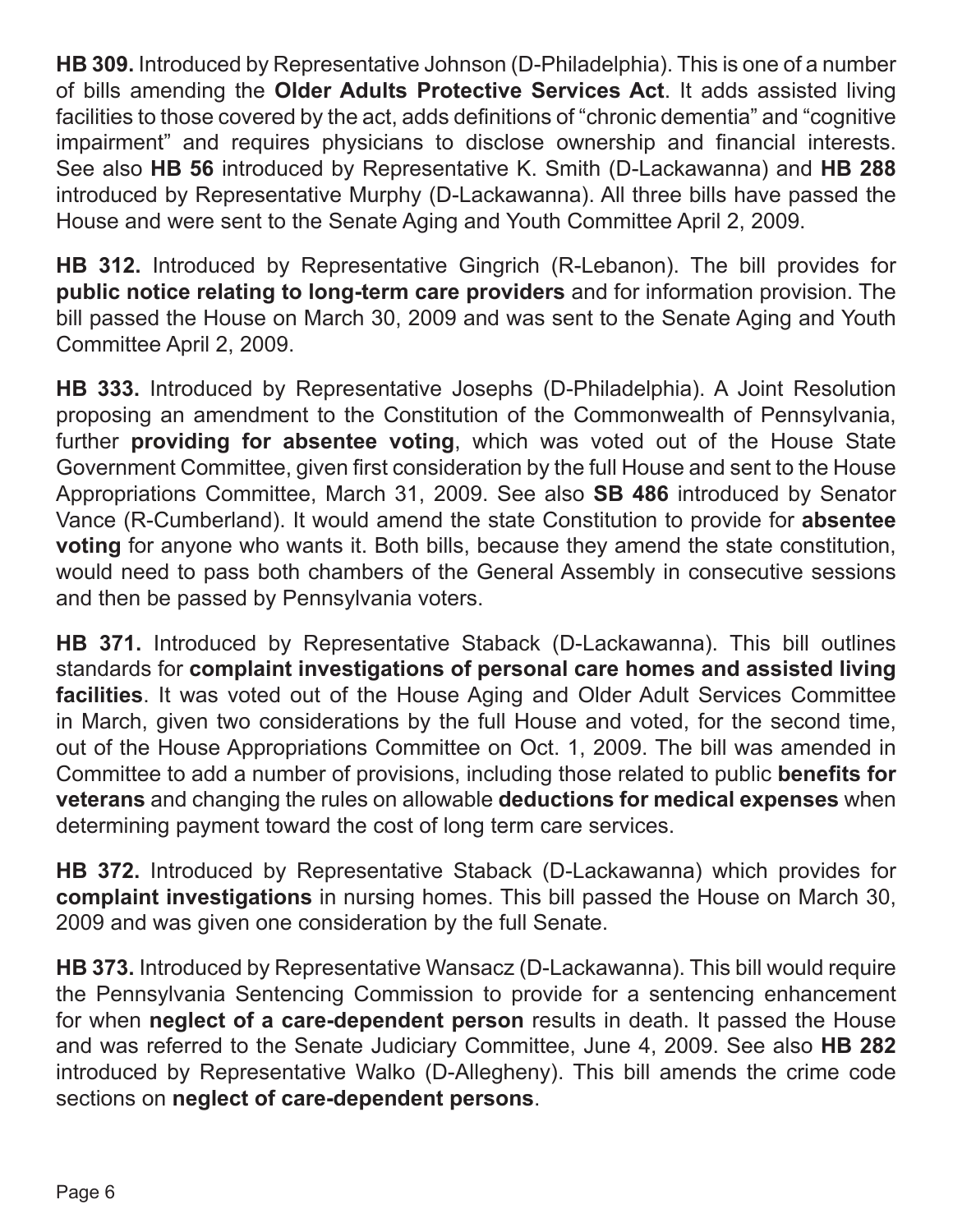**HB 704.** Introduced by Representative Sturla (D-Lancaster). The bill would establish a **special education funding formula** based on the results of costing out studies conducted in 2007 and 2009. As a result of the 2007 study, the Pennsylvania General Assembly passed legislation in 2007 that increased state funding for general education. However, special education was left out of that legislation. HB 704 would close the \$380 million funding gap over a period of 6 years by mirroring the approach of the basic education funding formula. It also includes new accountability requirements. It was supported by advocates. It passed the House on June 23, 2010 by a vote of 173-25 and was referred to the Senate Education Committee. See also **SB 940** introduced by Senator Dinniman (D-Chester). Referred to Senate Education Committee June 5, 2009.

**HB 726.** Introduced by Representative Youngblood (D-Philadelphia). The bill provides for the State Police to establish and maintain a **Missing Endangered Person Advisory System** to assist in the recovery of missing persons who are "at special risk of harm or injury." The bill has passed the House and been referred to the Senate Law and Justice Committee. See also **SB 976** introduced by Senator O'Pake (D-Berks) which passed both chambers and was signed by the Governor, Nov. 23, 2010 becoming **Act 126 of 2010**.

**HB 821.** Introduced by Representative Boback (R-Columbia). This bill provides for the **relocation of long term care consumers**. It was voted out of the House on April 20, 2009 and referred to the Senate Aging and Youth Committee.

**HB 826.** Introduced by Representative Baker (R-Bradford). This bill amends the **Family Caregiver Support Act** was sent to the House Aging and Older Adult Services Committee, March 10, 2009. See also **HB 245** introduced by Representative Mundy (D-Luzerne).

**HB 916.** Introduced by Representative Bradford (D-Montgomery). The bill would amend the **Sign Language Interpreter** and Transliterator State Registration Act. It passed the House on May 12, 2009 and was referred to the Senate Consumer Protection and Professional Licensure Committee. See also **SB 642** introduced by Senator Tomlinson (R-Bucks).

**HB 1049.** Introduced by Representative Saylor (R-York). It would require insurance companies to pay for **anesthesia during dental procedures** for certain people with disabilities. The bill was voted out of the House Insurance Committee on Oct. 7, 2009, given first consideration by the full House and referred to the House Appropriations Committee, Oct. 8, 2009.

**HB 1152.** Introduced by Representative Mundy (D-Luzerne). This bill would establish a new **Department of Aging and Long Term Living** that would include the programs, services, and personnel of the Office of Long Term Living and the Department of Aging. The General Assembly held hearings on the new department. The bill was voted out of the House and sent to the Senate Aging and Youth Committee, July 1, 2009.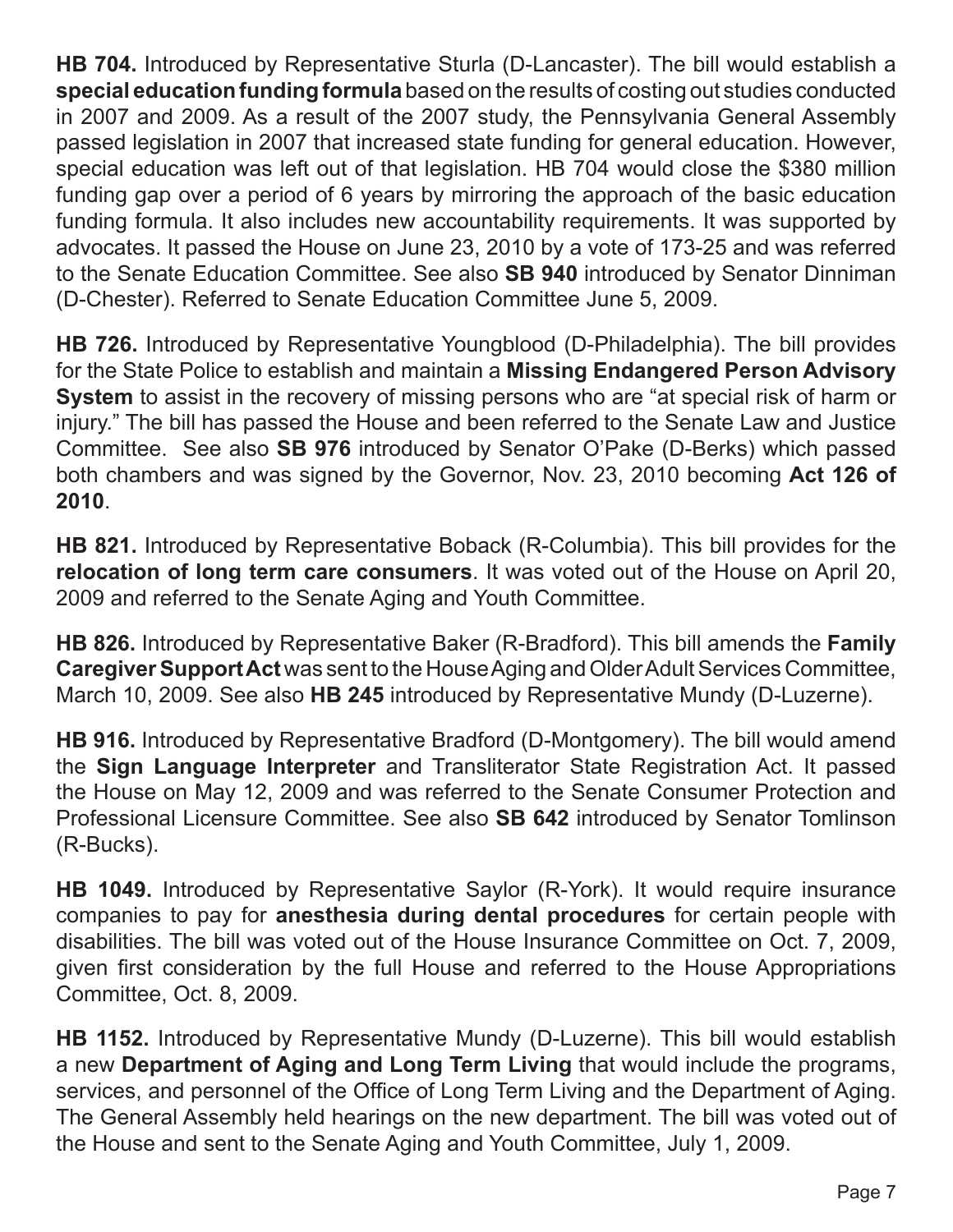**HB 1185.** Introduced by Representative Josephs (D-Philadelphia). This bill would create an **Adult Protective Services System** for adults between the ages of 18 and 59. See also **HB 1319** introduced by Representative Baker (R-Bradford). Both bills were sent to the House Aging and Older Adult Services Committee. See also **SB 699** introduced by Senator Vance (R-Cumberland) which was approved by the Governor, Oct. 7, 2010 becoming **Act 70 of 2010**.

**HB 1186.** Introduced by Representative DiGirolamo (R-Bucks). This bill established a new **Department of Drug and Alcohol Programs**. It provides for planning authority and moves some programs out of the Department of Health and into the new cabinet level department. It was passed by both chambers and signed into law by the Governor on July 9, 2010, becoming Act 50 of 2010.

**HB 1190.** Introduced by Representative Frankel (D-Allegheny). This bill would keep the proceeds from the sale of state **Mental Health or Mental Retardation Facilities** in the system. It was referred to the House Health and Human Services Committee on April 3, 2009. See also **SB 393** introduced by Senator Ferlo (D-Allegheny).

**HB 1247.** Introduced by Representative Harper (R-Montgomery).This bill would establish **a bill of rights for individuals with intellectual and developmental disabilities**. It was voted out of the House Health and Human Services Committee on Jan. 5, 2010, given first consideration by the full House and referred to the Appropriations Committee.

**HB 1319.** Introduced by Representative Baker (R-Bradford). This bill would create an **Adult Protective Services System** for adults between the ages of 18 and 59. See also HB 1185 introduced by Representative Josephs (D-Philadelphia). Both bills were sent to the House Aging and Older Adult Services Committee. See also **SB 699** introduced by Senator Vance (R-Cumberland) which was approved by the Governor Oct. 7, 2010 becoming **Act 70 of 2010**.

**HB 1429.** Introduced by Representative Dermody (D-Allegheny). It provides for joint training and continuing education of nursing care providers and nursing facility surveyors, assisted living service providers and assisted living residence surveyors and for **joint training and continuing education of personal care providers and personal care home surveyors**. It was voted out of the House Health and Human Services Committee and given first consideration by the full House.

**HB 1593.** Introduced by Representative Matzie (D-Allegheny). This bill would bring Pennsylvania into compliance with the federal **insurance parity and nondiscrimination**  provisions contained in the Paul Wellstone and Pete Domenici Mental Health Parity and Addiction Equity Act of 2008 (Public Law 110-343, 122 Stat. 3881), the Genetic Information Nondiscrimination Act of 2008 (Public Law 110-233, 122 Stat. 881) and Michelle's Law (Public Law 110-381, 122 Stat. 4081. The bill passed the full House on Oct. 6 and was sent to the Senate Banking and Insurance Committee, Oct. 6, 2009. See also **SB 1112**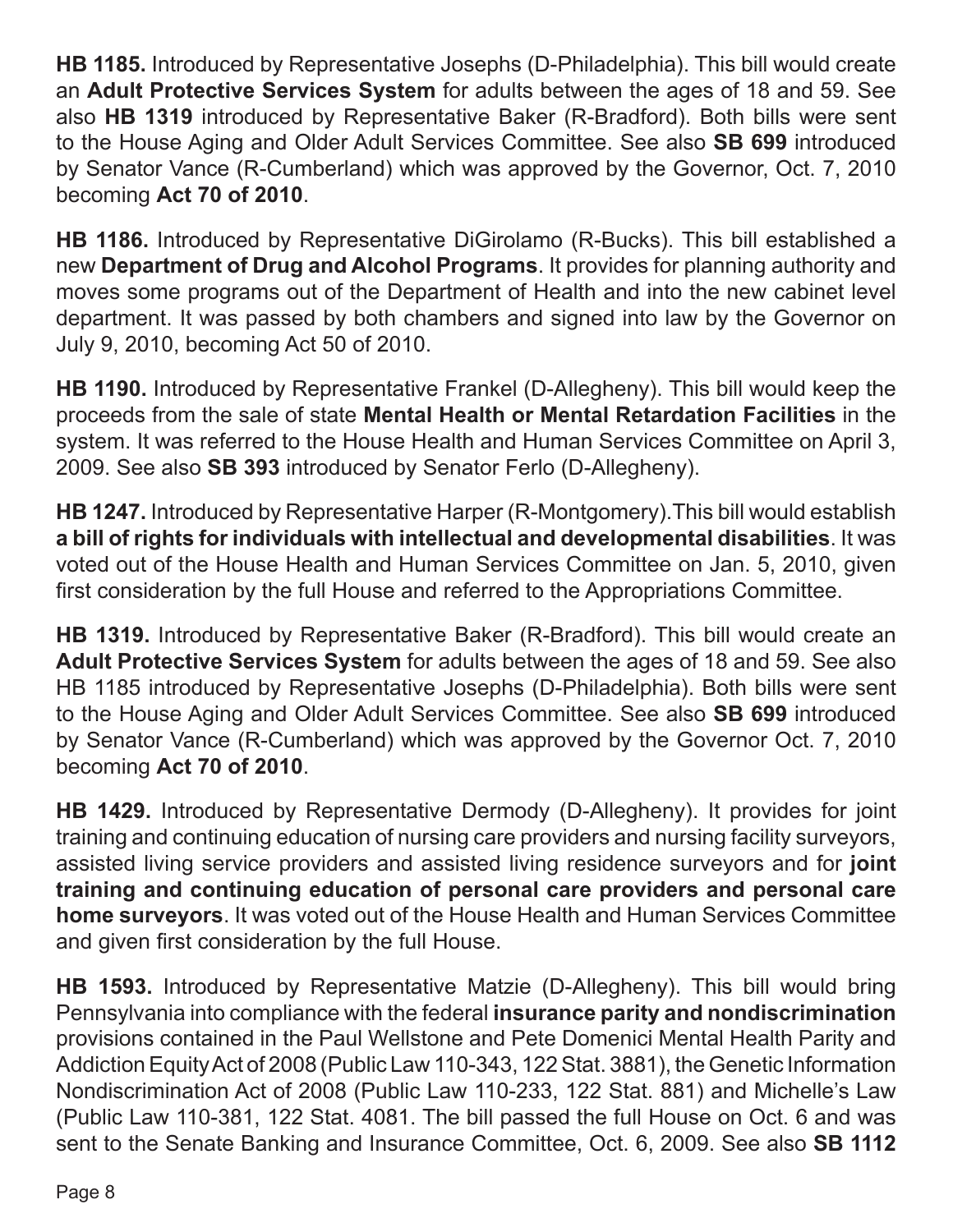introduced by Senator D. White (R-Armstrong).

**HB 1594.** Introduced by Representative Maher (R-Allegheny). The bill would create the **Office for People with Disabilities and Advisory Committee for People with Disabilities in the Governor's Office**. The bill passed the House on June 21, 2010 and was referred to the Senate State Government Committee. See also **SB 43** introduced by Senator Tartaglione (D-Philadelphia).

**HB 1914.** Introduced by Representative Cohen (D-Philadelphia). The bill provides for, among other things, **wheelchair accessible** taxi cabs in Philadelphia. It was introduced and referred to the House Urban Affairs Committee on Aug. 7, 2009.

**HB 1961.** Introduced by Representative Gergely (D-Allegheny). This bill would establish a **central depository of information related to home care agencies** and their track records and ensure that home care agencies provide access to all records on safety and reliability. It was introduced and referred to the House Aging and Older Adult Services Committee on Sept. 8, 2009.

**HB 2060.** Introduced by Representative Briggs (D-Montgomery). The bill would educate student athletes, their parents and coaches about the nature and risk of concussion and head injuries, require coaches to complete a **concussion management certification training course** and require that a student who shows signs of a concussion or head injury be removed from play. It was voted out of the House Education Committee and the Appropriations Committee and given first consideration by the full House. See also **HB 2728** introduced by Representative Briggs (D-Montgomery) which updated HB 2060. See also **SB 1241** introduced by Senator Browne (R-Lehigh).

**HB 2186.** Introduced by Representative Scavello (R-Monroe). This bill amends the **Mental Health Procedures Act** providing for assisted outpatient treatment programs. It was referred to the House Health and Human Services Committee on Jan. 5, 2010.

**HB 2439.** Introduced by Representative K. Smith (D-Lackawanna). This bill would expand the list of those who can certify people to receive a **disability plate and placard to include optometrists**. It was voted out of the full House on Sept. 28, 2010 and referred to the Senate Transportation Committee.

**HB 2463.** Introduced by Representative Kotik (D-Allegheny). This bill deals with the sale of facilities in Allegheny County. HB 2463 was referred to the House Health and Human Services Committee on April 29, 2010. And see two bills introduced earlier which apply to sales of institutions statewide - **SB 393** introduced by Senator Ferlo (D-Allegheny) and **HB 1190** introduced by Representative Frankel (D-Allegheny). See also **SB 1339**  introduced by Senator Pippy (R-Allegheny).

**HB 2492.** Introduced by Representative McIlvaine Smith (D-Chester). This bill would change the name of the **Department of Public Welfare to the Department of Human**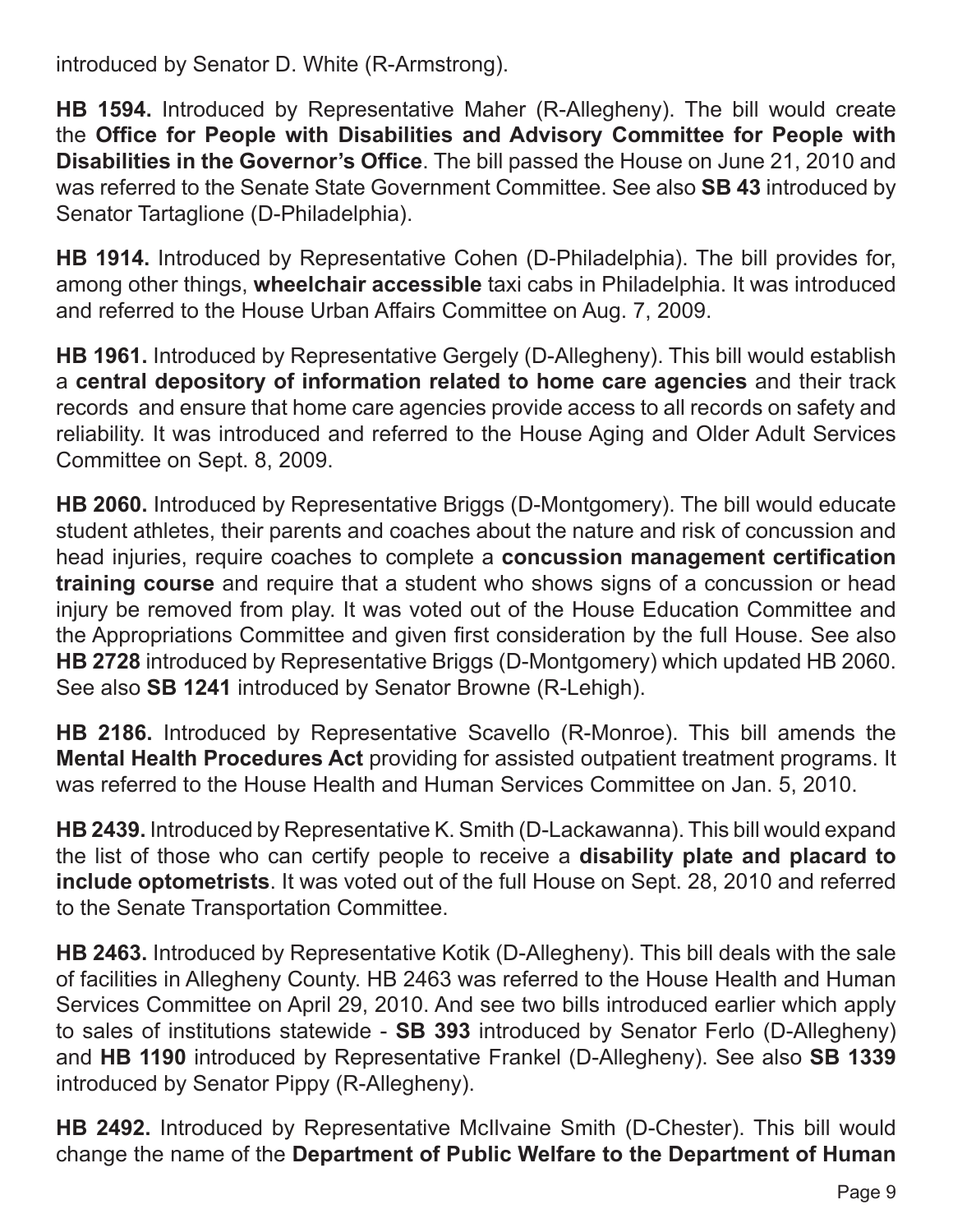**Services**. The bill was voted out of the House Health and Human Services Committee, given first consideration before the full House and sent to the House Rules Committee Sept. 27, 2010. A number of amendments were added to the bill.

**HB 2603.** Introduced by Representative Roebuck Jr. (D-Philadelphia). The bill provides for the costs of tuition and maintenance for **approved private schools for children who are deaf or hard of hearing**. It was voted out of the House Education Committee, given first consideration by the full House and referred to the House Appropriations Committee.

**HB 2728.** Introduced by Representative Briggs (D-Montgomery). The bill would educate student athletes, their parents and coaches about the nature and risk of concussion and head injuries, require coaches to complete a **concussion management certification training course** and require that a student who shows signs of a concussion or head injury be removed from play. It was voted out of the full House on Sept. 28, 2010 and sent to the Senate Public Health and Welfare Committee. The bill is an update of **HB 2060**, also introduced by Representative Briggs. See also **SB 1241** introduced by Senator Browne (R-Lehigh).

## **Resolutions:**

**HR 91.** Introduced by Representative J. Evans (R-Crawford). This House Resolution urges institutions of higher education that receive state funding to recognize **American Sign Language** courses for foreign language credit. It was adopted by the House on May 4, 2009.

**HR 318.** Introduced by Representative Siptroth (D-Monroe). The Resolution named the week of July 26 through Aug. 1, 2009, as **"ADA Week"** in Pennsylvania. It was adopted by the House on June 25, 2009.

**HR 380.** Introduced by Representative Brown (D-Philadelphia). This resolution would direct the Legislative Budget and Finance Committee to study and report on **disparities in dental care** for Pennsylvanians with disabilities. The resolution was voted out of the House Health and Human Services Committee on Sept. 11, 2009. It did not receive consideration by the full House.

**HR 647.** Introduced by Representative Swanger (R-Lebanon). The resolution designated March 3, 2010, as **"Spread the Word to End the Word Day"** in Pennsylvania. It was adopted by the House by unanimous vote on March 23, 2010. It was aimed at eliminating the use of the term "mental retardation."

**SR 161.** Introduced by Senator Argall (R-Schuylkill), it established a ten member commission—six appointed by Republican Majority Leader and four by Democratic Minority Leader—to **study state spending** and show where the Commonwealth can cut costs, privatize and consolidate or eliminate functions of state government. The Commission reported in June, 2010. To read the report, go to www.senatorargall.com/ commission/commission-final-report.pdf.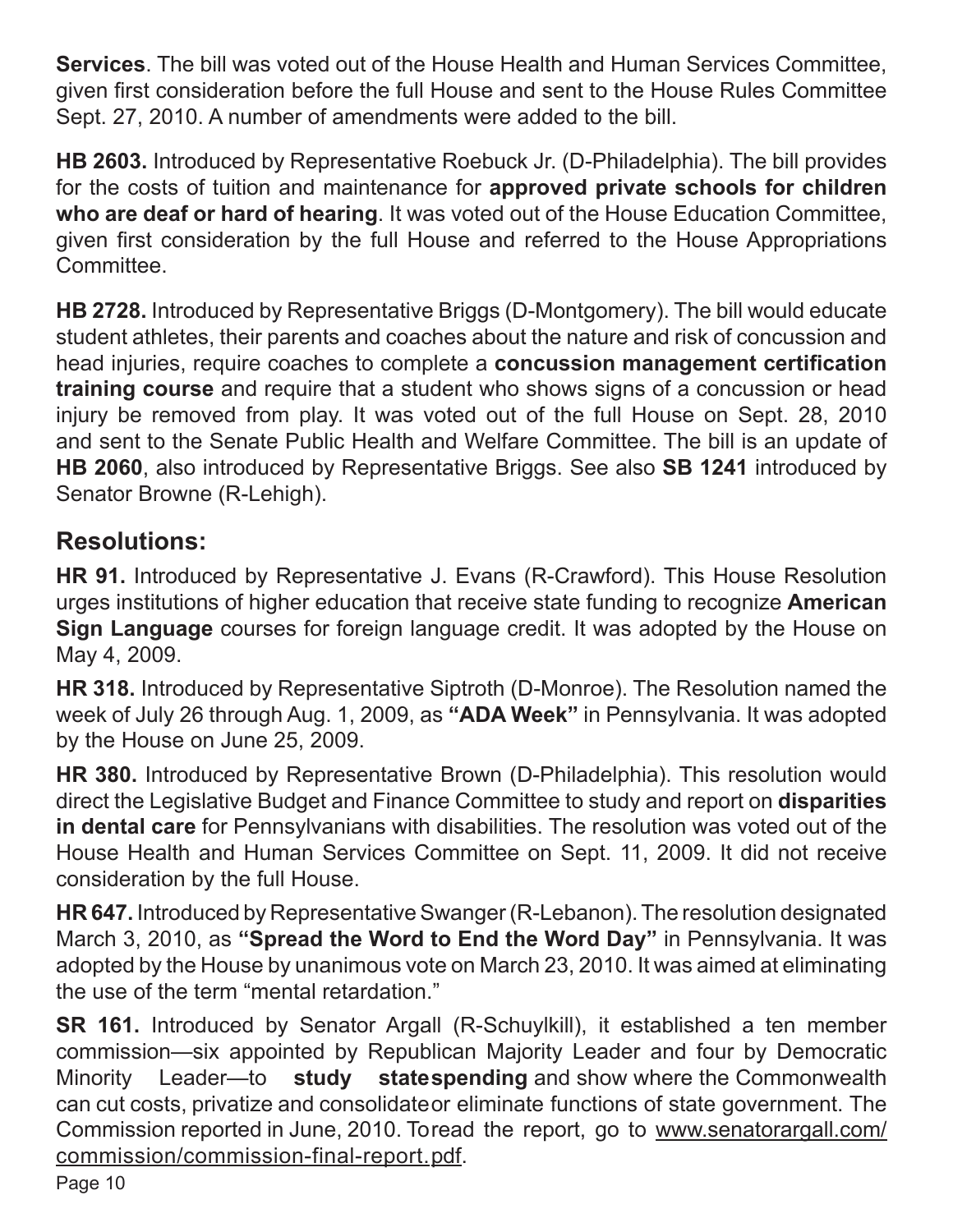# **Index of Selected Bills of Interest to Pennsylvanians with Disabilities Signed into Law 2009-2010 Legislative Session**

| <u>Topic</u><br><b>Adult Protective</b><br><b>Services</b> | <b>Bill Number</b><br><b>SB 699</b> | <b>Act Number</b><br>Act 70 of 2010 | <b>Date Enacted</b><br>Oct. 7, 2010 |
|------------------------------------------------------------|-------------------------------------|-------------------------------------|-------------------------------------|
| Drug and Alcohol<br>Programs                               | <b>HB 1186</b>                      | Act 50 of 2010                      | July 9, 2010                        |
| <b>Housing Trust Fund</b>                                  | <b>HB 60</b>                        | Act 105 of 2010                     | Nov. 23, 2010                       |
| <b>Missing Endangered</b><br>Person                        | <b>SB 976</b>                       | Act 126 of 2010                     | Nov. 23, 2010                       |
| Sign Language<br>Interpreter                               | <b>SB 642</b>                       | Act 124 of 2010                     | Nov. 23, 2010                       |
| <b>Veterans' Benefit</b>                                   | <b>HB 254</b>                       | Act 49 of 2010                      | July 9, 2010                        |
| Voting                                                     | <b>SB 33</b>                        | Act 20 of 2009                      | July 14, 2009                       |

## **Selected Resolutions Adopted 2009-2010**

| <b>Topic</b>                   | <b>Bill Number</b> | <b>Date Adopted</b> |
|--------------------------------|--------------------|---------------------|
| <b>ADA Week</b>                | <b>HR 318</b>      | June 25, 2009       |
| American Sign Language         | <b>HR 91</b>       | May 4, 2009         |
| <b>Intellectual Disability</b> | <b>HR 647</b>      | March 23, 2010      |
| <b>State Spending Study</b>    | <b>SR 161</b>      | Dec. 16, 2009       |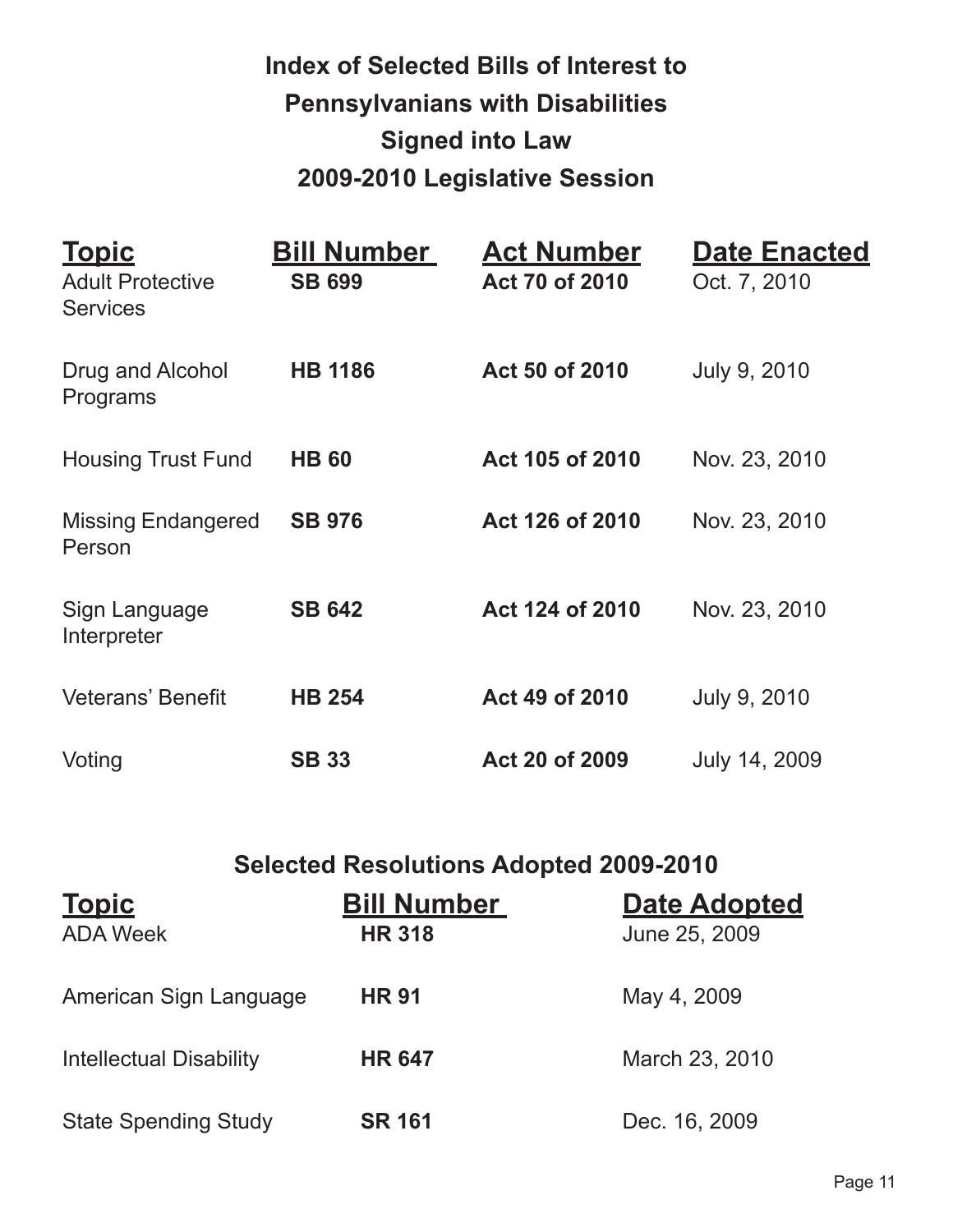# **Index by Topic of Selected Bills of Interest to Pennsylvanians with Disabilities 2009-2010**

| <b>Topic</b>                                     | <b>Bill Number(s)</b>                                       |
|--------------------------------------------------|-------------------------------------------------------------|
| <b>AdultBasic</b>                                | HB <sub>1</sub>                                             |
| <b>Adult Protective Services</b>                 | SB 699, HB 1185, HB 1319                                    |
| <b>Assisted Living Facilities</b>                | HB 56, HB 371, HB 372                                       |
| <b>Assisted Suicide</b>                          | <b>SB 404</b>                                               |
| <b>Caregiver Support</b>                         | <b>HB 245, HB 826</b>                                       |
| <b>Death Sentence</b>                            | <b>SB 628</b>                                               |
| <b>Dental Services</b>                           | <b>HB 1049</b>                                              |
| Department of Aging and Long Term Living         | <b>HB 1152</b>                                              |
| Department of Drug and Alcohol Programs          | <b>HB 1186</b>                                              |
| Department of Public Welfare name change HB 2492 |                                                             |
| <b>Disability Plate and Placard</b>              | <b>HB 2439</b>                                              |
| Education                                        | SB 940, SB 954, SB 1204, HB 226,<br>HB 227, HB 704, HB 2603 |
| <b>Head Injuries</b>                             | SB 1241, HB 2060, HB 2728                                   |
| <b>Home Care Agencies</b>                        | <b>HB 1961</b>                                              |